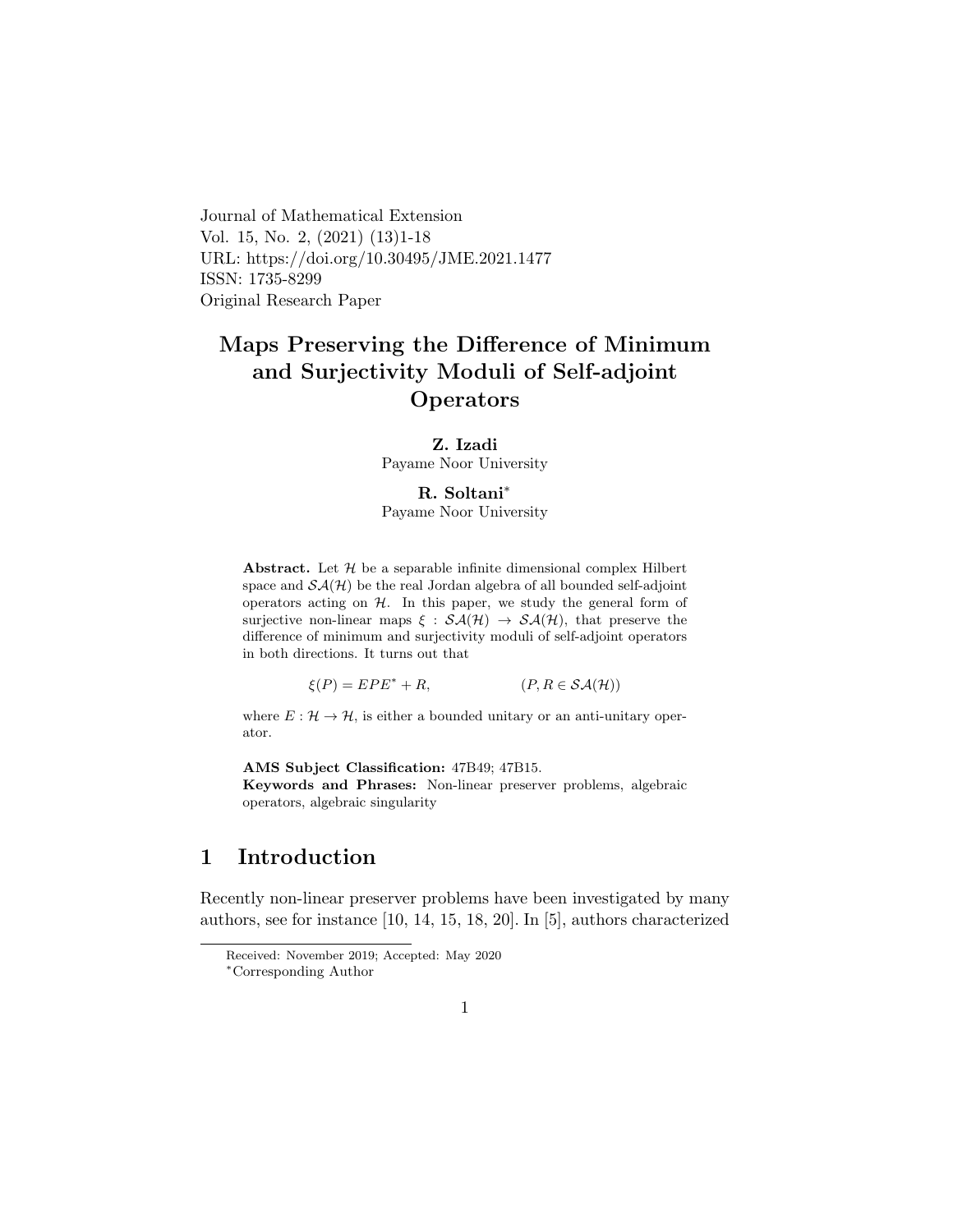surjective maps preserving the spectral radius of the difference of matrices. In [19], Molnar studied maps preserving the spectrum of operator or matrix products. His results have been extended in several direction for uniform algebras and semisimple commutative Banach algebras, and a number of results is obtained on maps preserving several spectral and local spectral quantities of operator or matrix product, or Jordan product, or difference; see for instance [9, 13, 14, 15, 17] and the references therein. In [18], authors characterized maps of  $\xi : \mathcal{B}(X) \to \mathcal{B}(X)$  that preserve difference minimum moduli of operators. They proved that this map has the form  $\xi(P) = EP^{\sharp}F + R$  for E, F isometry operators and  $P^{\sharp}$  denotes P, or  $P^*$ .

In this paper, we attempt to determine the general form of  $\xi$  when it is restricted to the real Jordan algebra  $\mathcal{SA}(\mathcal{H})$ .

Throughout this paper,  $H$  stands for an infinite dimensional separable complex Hilbert space, and  $\mathcal{B}(\mathcal{H})$ ,  $\mathcal{S}\mathcal{A}(\mathcal{H})$  and  $\mathcal{F}(\mathcal{H})$ ,  $\mathcal{F}\mathcal{S}(\mathcal{H})$  denote the space of all bounded operators, self-adjoint bounded operators, finite rank operator on H, finite rank operator on  $\mathcal{SA}(\mathcal{H})$ , and  $\mathcal{A}_{s}(\mathcal{H})$  the set of all algebraic operators on  $\mathcal{SA}(\mathcal{H})$ . In [15], Havlicek and Semrl showed a complete characterization of bijective maps  $\xi$  on  $\mathcal{B}(\mathcal{H})$  satisfying the condition

$$
\xi(Q) - \xi(P) \text{ is invertible} \Longleftrightarrow Q - P \text{ is invertible.}
$$

**Theorem 1.1.** ([15] Theorem 1.2) Let  $H$  be an infinite dimensional complex Hilbert space and  $\mathcal{B}(\mathcal{H})$  denotes the algebra of all bounded linear operators on H. Let  $\xi : \mathcal{B}(\mathcal{H}) \to \mathcal{B}(\mathcal{H})$  be bijective map such that for every pair  $M, W \in \mathcal{B}(\mathcal{H})$  the operator  $M - W$  is invertible if and only if  $\xi(M) - \xi(W)$  is invertible. Then there exist  $R \in \mathcal{B}(\mathcal{H})$  and invertible  $P, Q \in \mathcal{B}(\mathcal{H})$  such that either

$$
\xi(M) = PMQ + R \tag{1}
$$

for every  $M \in \mathcal{B}(\mathcal{H}),$  or

$$
\xi(M) = PM^tQ + R \tag{2}
$$

for every  $M \in \mathcal{B}(\mathcal{H})$ , or

$$
\xi(M) = PM^*Q + R \tag{3}
$$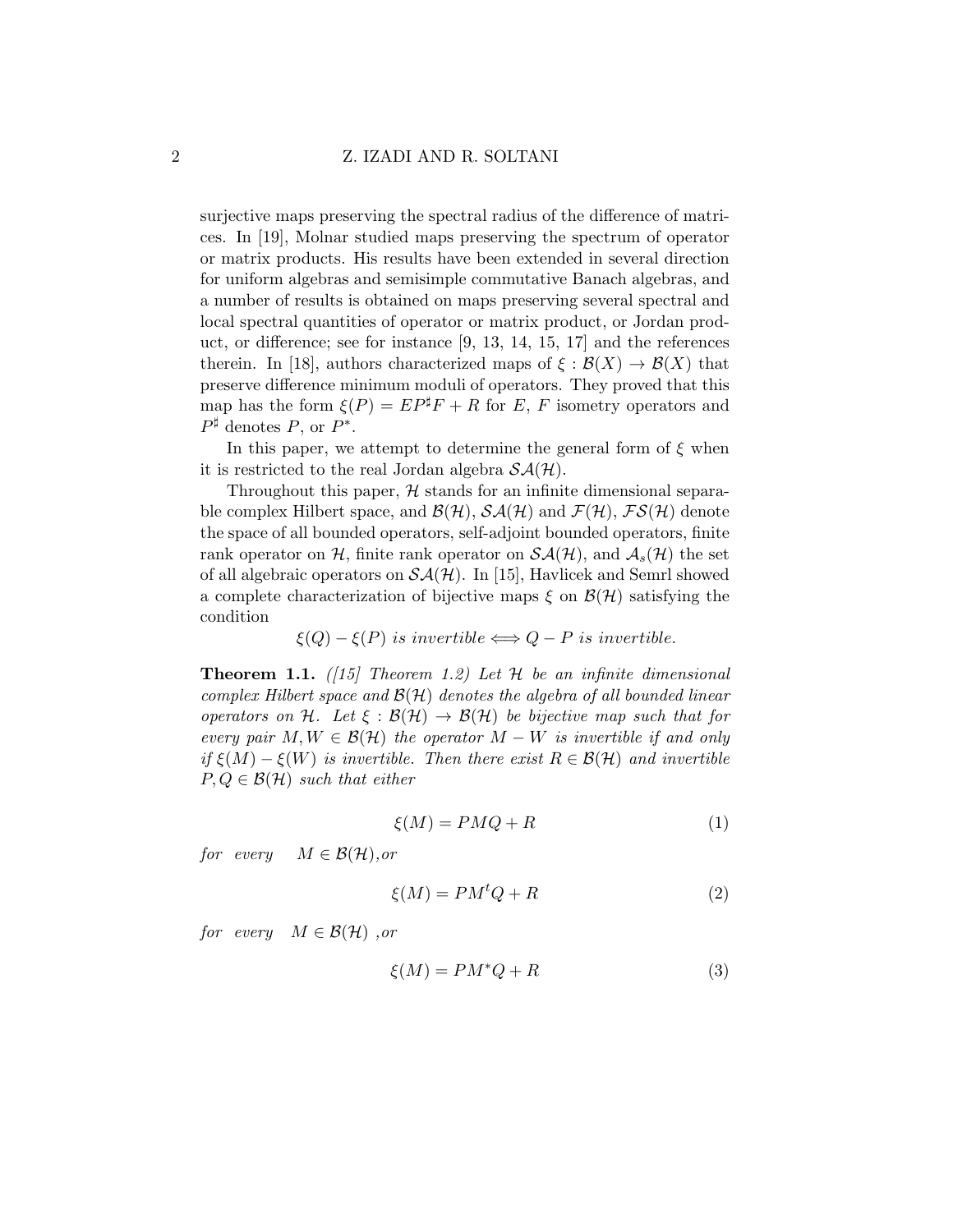for every  $M \in \mathcal{B}(\mathcal{H})$ , or

$$
\xi(M) = P(M^t)^* Q + R \tag{4}
$$

for every  $M \in \mathcal{B}(\mathcal{H})$ .

Here  $M<sup>t</sup>$  and  $M<sup>*</sup>$  denote the transpose with respect to an arbitrary but fixed orthonormal basis, and the usual adjoint of M in the Hilbert space sense, respectively.

**Definition 1.2.** ([23]) The minimum modulus of an operator  $P \in \mathcal{B}(\mathcal{H})$ denoted by  $\rho(P)$ , is defined by  $\rho(P) = \inf \{ ||Ph|| : h \in \mathcal{H}$ ,  $||h|| = 1 \}.$ The surjectivity modulus of  $P$  is defined by  $\tau(P) = \sup \{ \varepsilon \geq 0 : \varepsilon B(0,1) \subset P(B(0,1)) \}$ , where  $B(0,1) = \{ x \in H :$  $||x|| < 1$ . Maximum modulus of P is defined by  $N(P) = \max\{\rho(P), \tau(P)\}.$ 

**Definition 1.3.** ([23]) A linear map  $\xi : \mathcal{B}(\mathcal{H}) \to \mathcal{B}(\mathcal{H})$  preserves the minimum modulus(resp. surjectivity modulus), if for all  $P \in \mathcal{B}(\mathcal{H})$ ,

 $\rho(\xi(P)) = \rho(P)$ , (resp.  $\tau(\xi(P)) = \tau(P)$ ).

Note that  $\rho(P^*) = \tau(P)$  and  $\tau(P^*) = \rho(P)$  for all  $P \in \mathcal{B}(\mathcal{H})$ .

**Theorem 1.4.** ([23] Theorem 3.5) Let  $\xi : \mathcal{B}(\mathcal{H}) \to \mathcal{B}(\mathcal{H})$  be a surjective linear map. The following are equivalent:

- 1.  $\rho(\xi(P)) = \rho(P)$ , for all  $P \in \mathcal{B}(\mathcal{H})$ .
- 2.  $\tau(\xi(P)) = \tau(P)$ , for all  $P \in \mathcal{B}(\mathcal{H})$ .
- 3. There exist two unitary operators  $E \in \mathcal{B}(\mathcal{H})$  and  $F \in \mathcal{B}(\mathcal{H})$  such that  $\xi(P) = EPF$  for every  $P \in \mathcal{B}(\mathcal{H})$ .

In this paper, we let  $\nu(.)$  stand for either  $\rho(.)$  or  $\tau(.)$  or  $N(.)$ . We stablish a similar result to Theorem 1.1 of characterizing maps from  $\mathcal{SA}(\mathcal{H})$  onto  $\mathcal{SA}(\mathcal{H})$  preserving any of the surjectivity, the injectivity, and the boundedness from below of the difference and sum of operators. We show the adjacency of operators in term of any of the previous mentioned spectral quantities and use such a description to show that if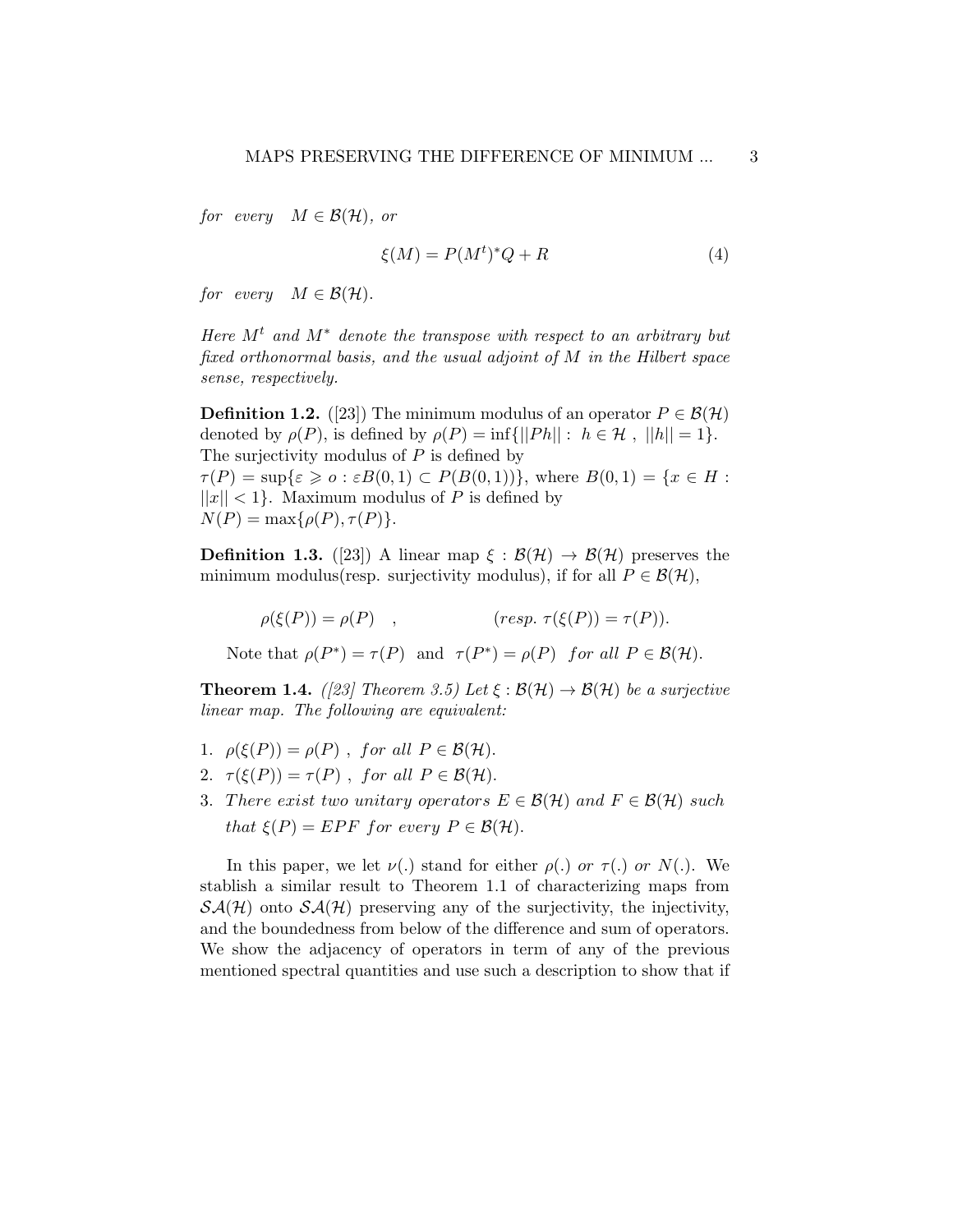a map  $\xi$  from  $\mathcal{SA}(\mathcal{H})$  onto  $\mathcal{SA}(\mathcal{H})$  preserves operator pairs difference is invertible and thus Theorem 1.1 ensures that such a map  $\xi$  takes either (1) or (3). Then we describe maps  $\xi$  from  $\mathcal{SA}(\mathcal{H})$  onto  $\mathcal{SA}(\mathcal{H})$  satisfying

$$
\nu(\xi(M) - \xi(W)) = \nu(M - W) \tag{5}
$$

$$
\nu(\xi(M) + \xi(W)) = \nu(M + W) \tag{6}
$$

for all  $M, W \in \mathcal{SA}(\mathcal{H})$ .

For  $g, h \in \mathcal{H}, \langle g, h \rangle$  stands for the inner product of g and h. For every  $P \in \mathcal{B}(\mathcal{H})$ , we use the notations rank(P), ker(P), ran(P) and  $\sigma(P)$  for the rank, kernel, range and the spectrum of  $P$ , respectively. A conjugate linear bijective operator  $E$  on  $H$  is called anti-unitary, provided that  $\langle Ex, Ey \rangle = \langle y, x \rangle$  for all  $x, y \in \mathcal{H}$ . The identity operator on H will be denoted by I. Two operators  $Q, P$  in  $\mathcal{SA}(\mathcal{H})$  are called adjacent, provided that  $Q - P$  is a rank one operator. It is said that a surjective map  $\xi : S\mathcal{A}(\mathcal{H}) \longrightarrow S\mathcal{A}(\mathcal{H})$  preserves adjacency of operators in both directions, if it preserves adjacent operators in both directions. Recall that we say that an operator is a rank one operator on  $H$ , if there exist  $u, v \in \mathcal{H}$  so that  $Tx = \langle x, v \rangle u$  for all  $x \in \mathcal{H}$ . We use the notation  $T = u \otimes v$ . Every self-adjoint rank one operator on H is of the form  $\lambda b \otimes b$  for some non-zero  $b \in \mathcal{H}$  and  $\lambda \in \mathbb{R}$ .

### 2 Main results

In this part, we recall some important lemmas that will be used in the proof of our results. Recall that the spectral radius of an operator  $P \in \mathcal{B}(\mathcal{H})$  is

 $r(P) = \lim_{n \to \infty} ||P^n||^{1/n}$ , and coincides with the maximum modulus of  $\sigma(P)$ , the spectrum of P.

**Lemma 2.1.** ([12]) Let  $A \in \mathcal{B}(\mathcal{H})$ . Then  $A = 0$  if and only if  $r(A+P) = 0$ , for all nilpotent operators  $P \in \mathcal{B}(\mathcal{H})$  of rank at most one.

**Lemma 2.2.** ([23]) Let  $C, D \in \mathcal{B}(\mathcal{H})$  be two invertible operators. The following are equivalent:

(1) 
$$
\rho(CPD) = \rho(P)
$$
 for all  $P \in \mathcal{B}(\mathcal{H}),$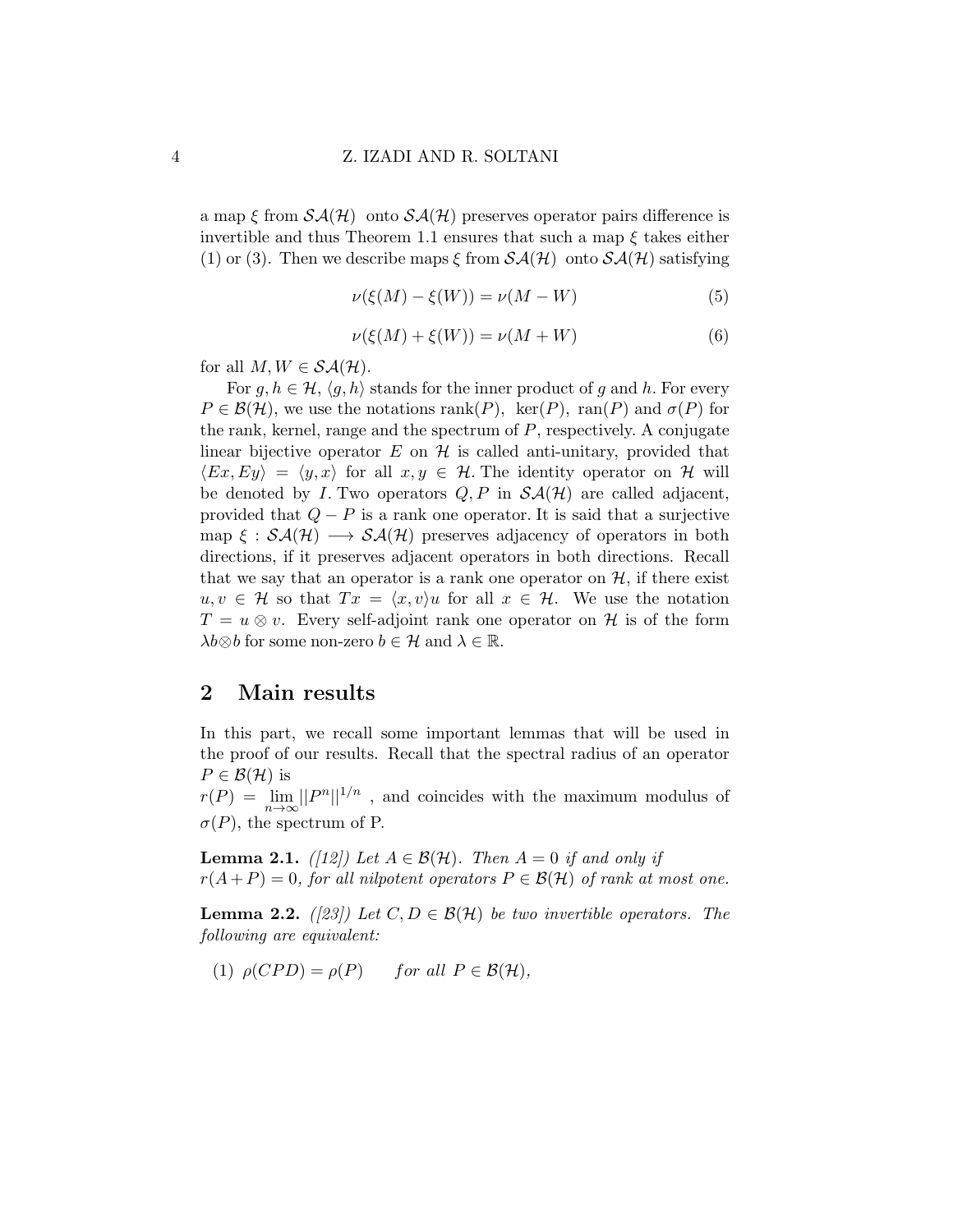(2) 
$$
\tau(CPD) = \tau(P)
$$
 for all  $P \in \mathcal{B}(\mathcal{H}),$ 

(3) there are two unitary operators  $E \in \mathcal{B}(\mathcal{H})$  and  $F \in \mathcal{B}(\mathcal{H})$  such that  $C = \alpha E$ ,  $D = \beta F$  where  $\alpha, \beta \in \mathbb{C} \setminus \{0\}$  with  $|\alpha \beta| = 1$ .

Let  $M_n(\mathbb{C})$  be the algebra of all  $n \times n$  complex matrices, and note that  $\rho(P) = \tau(P) = N(P)$  for all matrices  $P \in M_n(\mathbb{C})$ .

**Theorem 2.3.** ([15]) A surjective map  $\xi$  on  $M_n(\mathbb{C})$  satisfies

$$
\rho(\xi(Q) - \xi(P)) = \rho(Q - P), \qquad (Q, P \in M_n(\mathbb{C}))
$$

if and only if there are  $E, F, R \in M_n(\mathbb{C})$  with E and F unitary matrices such that

 $\xi(P) = E P^{\sharp} F + R$ ,  $(P \in M_n(\mathbb{C}))$ where  $P^{\sharp}$  uses for P or  $P^{tr}$  or  $P^*$  or  $\overline{P}$ , the complex conjugation of P.

We describe maps  $\xi$  from  $\mathcal{SA}(\mathcal{H})$  onto  $\mathcal{SA}(\mathcal{H})$  satisfying (5) and (6) and prove some details needed for the proof of the main results. These results generalize published results on linear or additive maps preserving the minimum and surjectivity moduli of operators. See for instance [6, 8, 23].

**Theorem 2.4.** Let  $\xi : \mathcal{SA}(\mathcal{H}) \to \mathcal{SA}(\mathcal{H})$  be a surjective map satisfying (5). Then following situation hold:

There are  $R \in \mathcal{B}(\mathcal{H})$  and unitary or anti-unitary operator  $E : \mathcal{H} \to \mathcal{H}$ such that

$$
\xi(P) = EPE^* + R \ , \quad P \in \mathcal{SA}(\mathcal{H}). \tag{7}
$$

If  $\xi$  satisfies (7), then (5) is satisfied.

For our aims, we show a similar result to Havlicek and Semrl [15] and Hou and Huang [16] by replacing the invertibility by surjectivity and boundedness below. This result plays an important role in the proof of the Theorem 2.4. Let  $\Delta_{Inj}(\mathcal{H}), \Delta_{Surj}(\mathcal{H}), \Delta_{LB}(\mathcal{H}), \Delta_{Inj-or-Surj}(\mathcal{H})$ and  $\Delta_{LB-or-Surj}(\mathcal{H})$  be respectively the subsets of all non-injective, non-surjective, lower bounded, non-injective or non-surjective, and lower bounded or non-surjective operators on  $\mathcal{SA}(\mathcal{H})$ . Assume that  $\Delta(\mathcal{H})$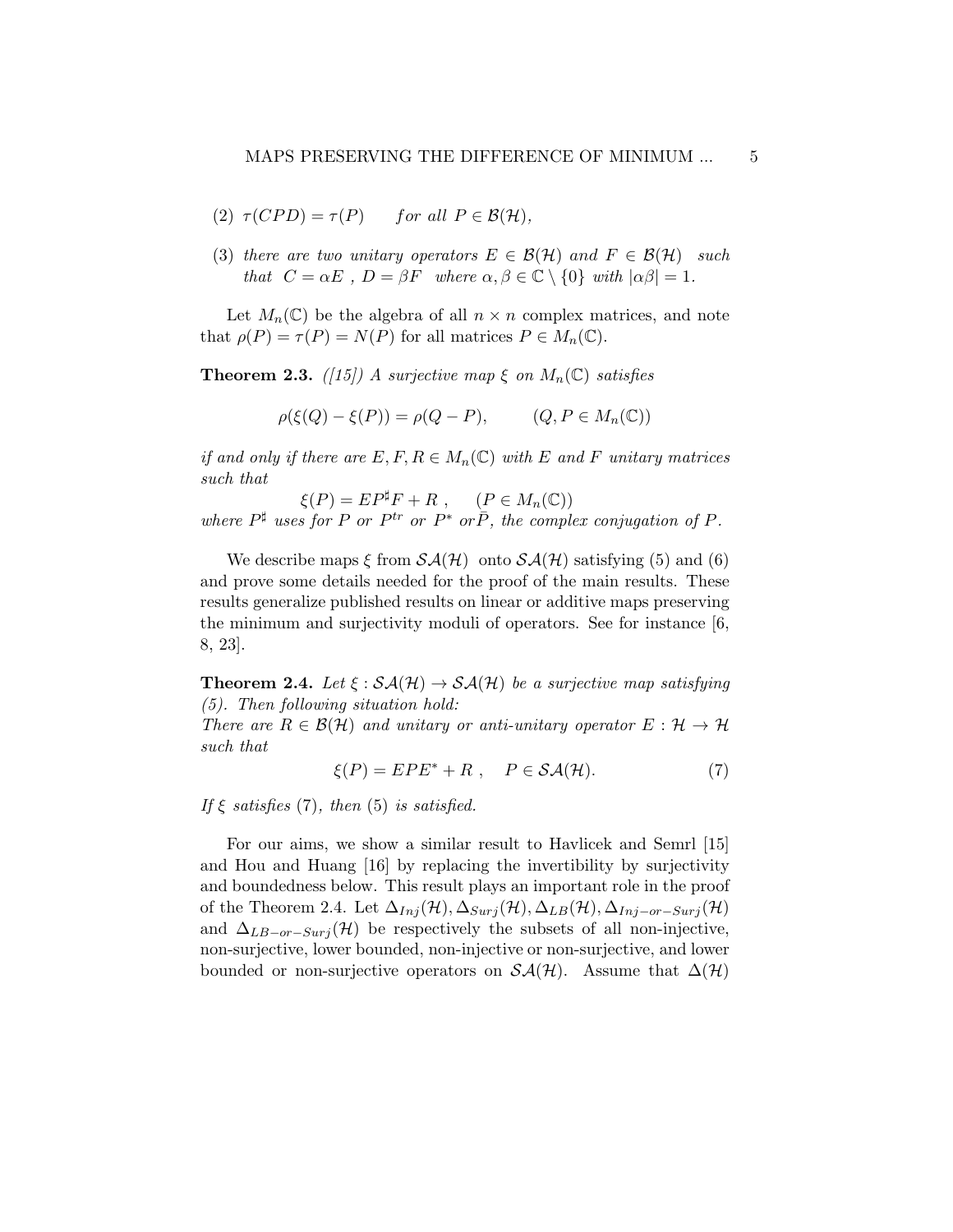denotes any of these sets, and note that every operator  $P \in \Delta(\mathcal{H})$  is either non-injective or non-surjective and that

$$
P.\Delta(\mathcal{H}) = \Delta(\mathcal{H}).P = \Delta(\mathcal{H})
$$

for all invertible operators  $P \in \mathcal{SA}(\mathcal{H})$ .

**Theorem 2.5.** If a surjective map  $\xi : \mathcal{SA}(\mathcal{H}) \longrightarrow \mathcal{SA}(\mathcal{H})$  satisfies

$$
\xi(Q) - \xi(P) \in \Delta(\mathcal{H}) \Longleftrightarrow Q - P \in \Delta(\mathcal{H}),\tag{8}
$$

there is an operator  $R \in \mathcal{SA}(\mathcal{H})$  such that  $\xi$  is of the form

$$
\xi(P) = APA^* + R \quad , \quad P \in \mathcal{SA}(\mathcal{H})
$$

for some bijective continuous mapping  $A: \mathcal{H} \to \mathcal{H}$ .

For proving of this theorem, we show that if  $\xi$  satisfies (8), then  $\xi$  is a bijective map that preserves the invertibility of the difference of operators. But to show this, we first specify the adjacency of operators in term of operators in  $\Delta(\mathcal{H})$ , similar to following lemma.

**Lemma 2.6.** Let  $Q, P$  be two different operators in  $\mathcal{SA}(\mathcal{H})$ . Then  $Q, P$ are adjacent, if and only if there exists  $R \in \mathcal{SA}(\mathcal{H}) \setminus \{Q, P\}$  such that  $R - P \in \Delta(\mathcal{H})$  and for every  $Y \in \Delta(\mathcal{H}), Y - R, Y - P \in \Delta(\mathcal{H})$  imply  $Y - Q \in \Delta(\mathcal{H}).$ 

**Proof.** We can restrict ourselves to the case where  $P = 0$ . Assume Q is a rank one operator. Hence  $Q = \lambda h \otimes h$ , where  $h \in \mathcal{H}$  is a unit vector and  $\lambda$  is non-zero real scalar. Let  $R = -Q$ . Then  $R \in \Delta(\mathcal{H}) \setminus \{Q, 0\}.$ Let  $Y \in \Delta(\mathcal{H})$  be such that  $Y - R \in \Delta(\mathcal{H})$ . We claim  $Y - Q$  is noninvertible(non-injective or non-surjective). For this, we consider two cases: if ker(Y) ∩ { $h$ }<sup> $\perp$ </sup>  $\neq$  {0}, then ker(Y – Q)  $\neq$  {0} and consequently  $Y - Q$  is non-invertible. Assume  $\ker(Y) \cap \{h\}^{\perp} = \{0\}$ , then  $Y + Q$ is non-injective, as  $Y - R = Y + Q \in \Delta(\mathcal{H})$ . Let  $k \in \text{ker}(Y + Q)$ be a non-zero unit vector. Then  $Yk = -\lambda \langle k, h \rangle h$ . Hence  $k \notin \{h\}^{\perp}$ . As  $\mathcal{H} = \{h\}^{\perp} \oplus \mathbb{C}h$ , it follows that  $k = \beta h + g$ , for some non-zero scalars  $\beta \in \mathbb{C}$  and  $g \in \{h\}^{\perp}$ . Since  $\langle g, h \rangle = 0$ , we have  $Yk = -\lambda \beta h$ . Consequently, as  $Y - Q = Y(I + h \otimes h)$ , applying the facts that Y is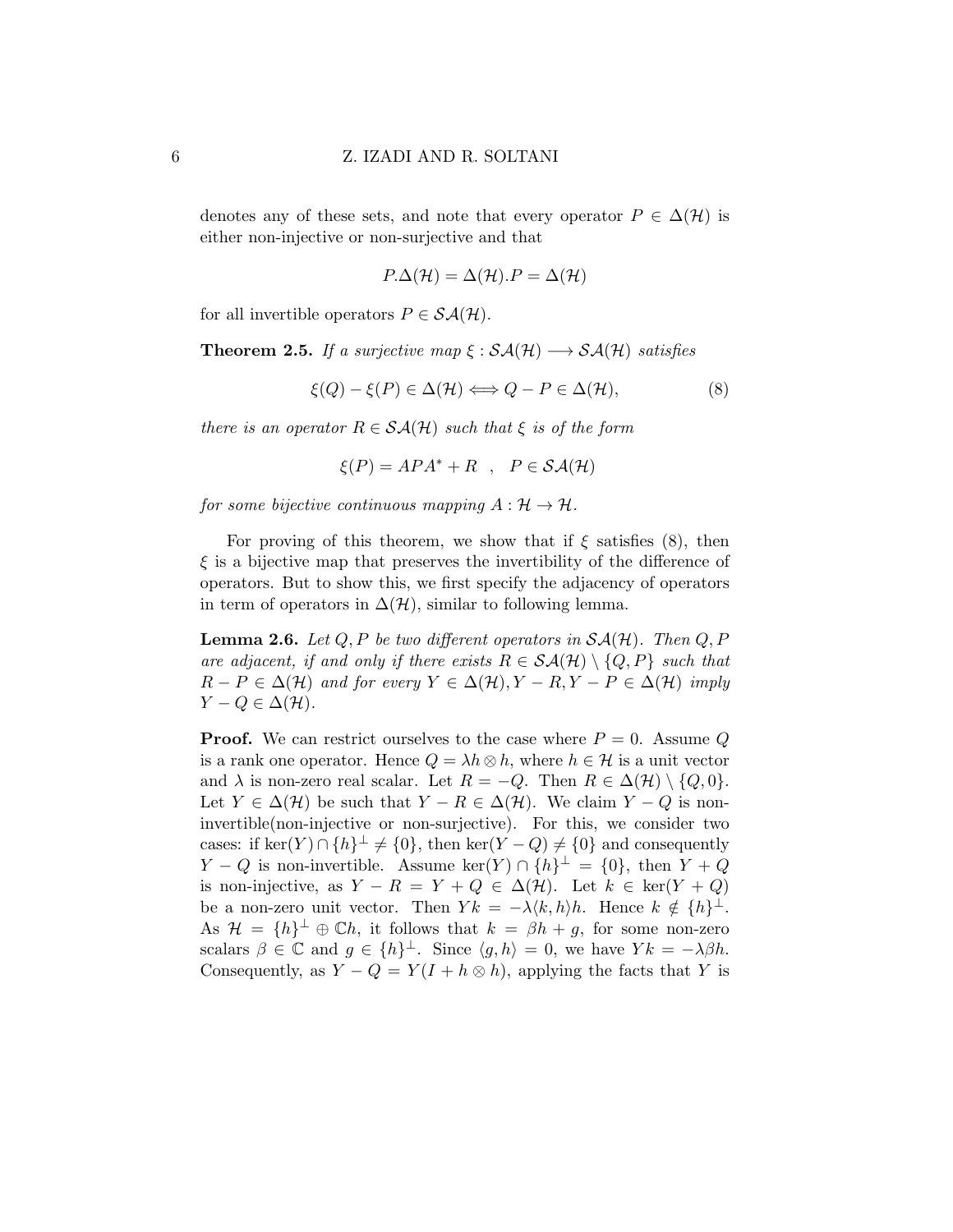non-invertible and  $I + h \otimes h$  is invertible, it follows that  $Y - Q$  is not invertible. So  $Y - Q \in \Delta(\mathcal{H})$ .

For the inverse direction, it is assumed dim ran( $Q$ )  $\geq$  2. We claim that for every  $R \in \Delta(\mathcal{H}) \setminus \{Q, 0\}$ , there exists  $Y \in \Delta(\mathcal{H})$  such that  $Y - R \in \Delta(\mathcal{H})$  and  $Y - Q \notin \Delta(\mathcal{H})$ . For this, let  $R \in \Delta(\mathcal{H}) \setminus \{Q, 0\}$  be fixed. There are two cases: If  $Q \notin \Delta(\mathcal{H})$ , then it is enough to consider  $Y = 0$ . If  $Q \in \Delta(\mathcal{H})$ , then Q is not injective and there exist some  $h \in \mathcal{H}$ such that  $(R-Q)h \neq 0$ , as  $R \neq Q$ . Applying the fact that dim ran $(Q) \geq$ 2, it follows that there exist some  $k \in \mathcal{H}$  such that the vectors  $\{(R Q$ )h,  $Qk$  are linearly independent. By replacing k with  $k + \theta$ , for some  $\theta \in \text{ker}(Q)$  if necessary, we may assume  $\{h, k\}$  are linearly independent. Let  $V = \text{span}\{h, k, (R-Q)h, Qk\}$ . Then we can represent the operators Q and R with respect to the decomposition of  $\mathcal{H} = V \oplus V^{\perp}$  as follows:

$$
Q = \begin{bmatrix} Q_1 & Q_2 \\ Q_2^* & Q_3 \end{bmatrix}, R = \begin{bmatrix} R_1 & R_2 \\ R_2^* & R_3 \end{bmatrix}.
$$

Let  $Y \in \mathcal{SA}(\mathcal{H})$  be the operator that with respect to the decomposition  $\mathcal{H} = V \oplus V^{\perp}$  is represented as

$$
Y = \begin{bmatrix} P + Q_1 & Q_2 \\ Q_2^* & cI \end{bmatrix},
$$

where  $c \notin \sigma(Q_3)$  and  $P \in \mathcal{SA}(V)$  is an invertible operator such that  $Ph = (R_1 - Q_1)h$  and  $Pk = -Q_1k$ . It follows that  $R, Y$  and  $Y - R$  are algebraic operators. But as  $Yk = (Y - R)h = 0$ , hence  $Y, Y - R \in \Delta(\mathcal{H})$ . On the other hand, as

$$
Y - Q = \begin{bmatrix} P & 0 \\ 0 & cI - Q_3 \end{bmatrix},
$$

it follows that  $Y - Q$  is invertible, thus  $Y - Q \notin \Delta(\mathcal{H})$ , which completes the proof.  $\square$ 

**Proposition 2.7.** Let  $Q, P \in \mathcal{SA}(\mathcal{H})$  and for every invertible  $Y \in$  $\mathcal{SA}(\mathcal{H})$  we have

$$
Q - Y \in \Delta(\mathcal{H}) \Longleftrightarrow P - Y \in \Delta(\mathcal{H}).
$$

Then  $Q = P$ .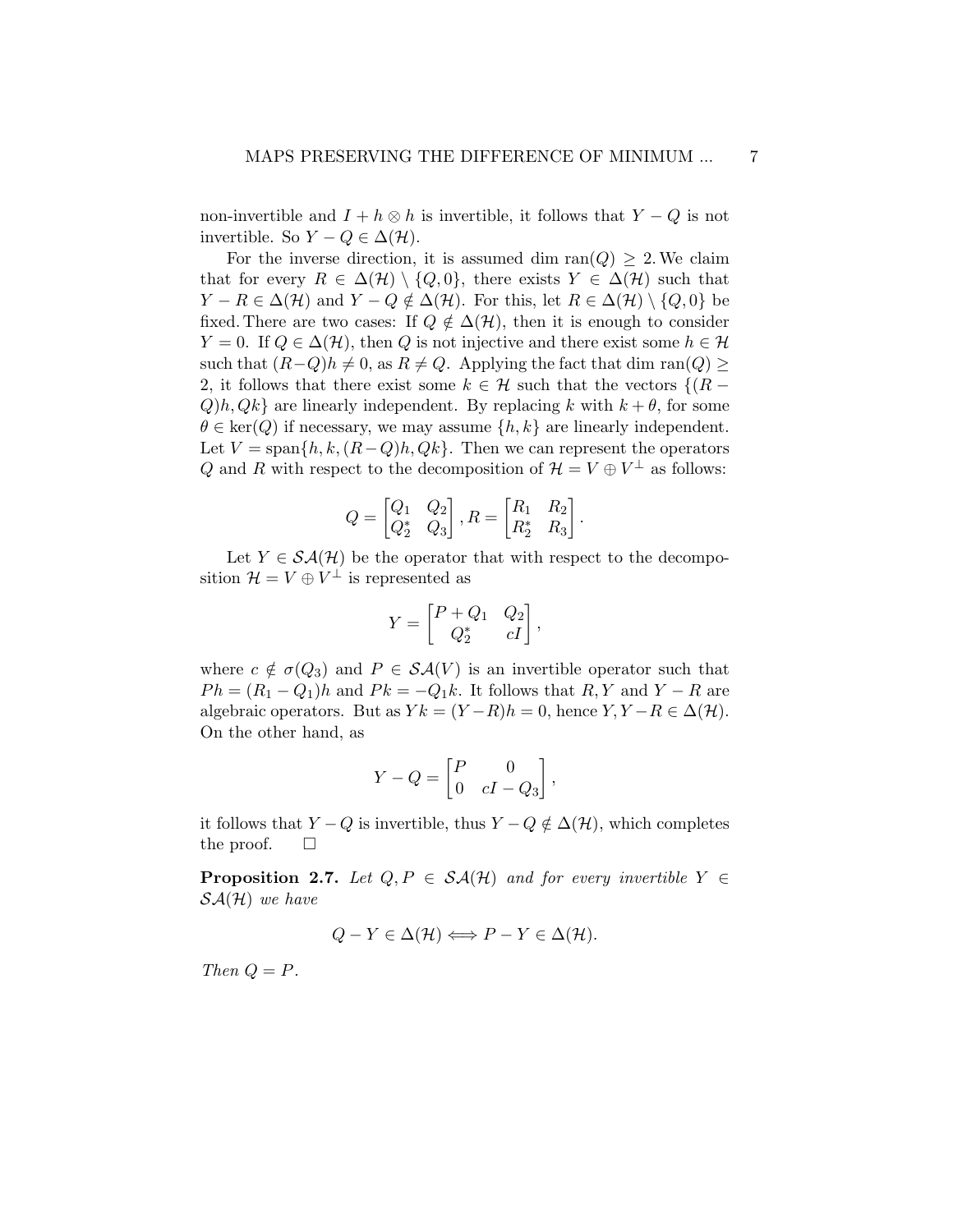**Proof.** Since  $0 \in \Delta(\mathcal{H})$  by setting  $Y = Q$ , it follows  $P - Q \in \Delta(\mathcal{H})$ . As  $\Delta(\mathcal{H})$  does not contain any invertible operator and  $P - Q \in \Delta(\mathcal{H}),$ for asserting that  $P = Q$ , it is enough to show that  $P - Q$  is a scalar multiple of the identity. If this is not so,  $P - Q \neq cI$  for every  $c \in \mathbb{R}$ , then there exists a unit vector  $k \in \mathcal{H}$  such that  $k,(P-Q)k$  are linearly independent. Let  $V = \text{span}\{k,(P - Q)k\}$ . Then  $P - Q$  has the matrix representation

$$
P - Q = \begin{bmatrix} A & B \\ B^* & C \end{bmatrix}
$$
  
where 
$$
A = \begin{bmatrix} 0 & 1 \\ 1 & \beta \end{bmatrix}.
$$

Let

$$
R = \begin{bmatrix} 0 & -B \\ -B^* & I - C \end{bmatrix}.
$$

Then  $R \in \mathcal{SA}(\mathcal{H})$  and since  $Rk = 0$ , it follows that R is not invertible. Since by assumption  $P - Q \in \Delta(\mathcal{H})$ , it follows that C and hence R are algebraic. Consequently, if we set  $Y = Q - R$ , then  $Q - Y = R \in \Delta(\mathcal{H})$ . But since

$$
P - Y = \begin{bmatrix} A & 0 \\ 0 & I \end{bmatrix},
$$

is invertible, so  $P - Y \notin \Delta(\mathcal{H})$ . we get a contradiction.  $□$ 

Lemma 2.8 take from [21], and characterize non-linear maps that preserving finite rank operators and preserve the operator that difference of them is rank one. Recall that a map  $B : \mathcal{H} \to \mathcal{H}$  is called semilinear if it is additive and there is an automorphism  $\sigma$  of C such that  $B(\alpha x) =$  $\sigma(\alpha)Bx$  for all  $x \in \mathcal{H}$  and  $\alpha \in \mathbb{C}$ . Such a map is sometimes said  $\sigma$ semilinear when the automorphism  $\sigma$  is specified.

**Lemma 2.8.** (Petek-Semrl [21]) Assume that X and Y are Banach spaces of dimensions at least 2, and let  $\xi$  be a bijective map from  $\mathcal{F}(X)$ into  $\mathcal{F}(Y)$  such that whenever C, D are operators in  $\mathcal{F}(X)$  that satisfies  $C - D$  has rank one  $\iff \xi(C) - \xi(D)$  has rank one,

then one of the following properties is satisfied: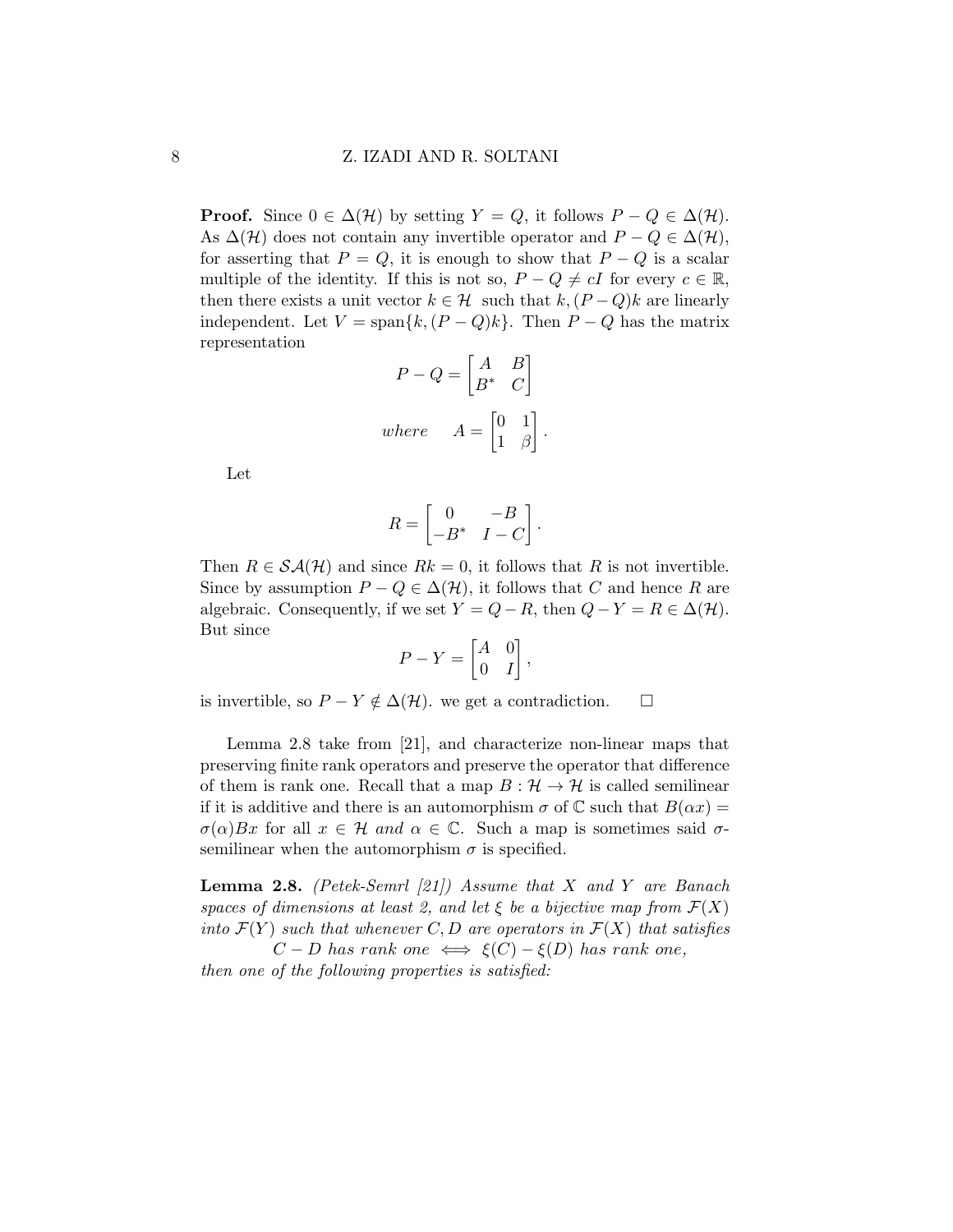- (1) There is an automorphism  $\sigma$  of  $\mathbb{C}, R \in \mathcal{B}(Y)$ , and bijective  $\sigma$ semilinear maps  $S: X \to Y$  and  $T: X^* \to Y^*$  such that  $D \mapsto \xi(D) - R$  is an additive map defined by  $\xi(x \otimes f) - R =$  $Sx \otimes Tf$ ,  $(x \in X, f \in X^*)$ .
- (2) There is an automorphism  $\sigma$  of  $\mathbb{C}, R \in \mathcal{B}(Y)$ , and bijective  $\sigma$ semilinear maps  $S: X \to Y^*$  and  $T: X^* \to Y$  such that  $D \mapsto$  $\xi(D) - R$  is an additive map defined by  $\xi(x \otimes f) - R = Tf \otimes$ Sx,  $(x \in X, f \in X^*)$ .

This lemma is true for  $X = Y = \mathcal{H}$  and  $\mathcal{SA}(\mathcal{H})$ .

Let  $\mathcal{AI}_s(\mathcal{H})$  be the set of all invertible operators in  $\mathcal{SA}(\mathcal{H})$ .

**Proposition 2.9.** Let  $Q, P \in \mathcal{SA}(\mathcal{H})$  and for every  $N \in \mathcal{AI}_s(\mathcal{H})$  we have

 $Q - N \in \mathcal{AI}_s(\mathcal{H}) \Longleftrightarrow P - N \in \mathcal{AI}_s(\mathcal{H}).$ Then  $Q = P$ .

**Proof.** First we claim that  $\sigma(Q) = \sigma(P)$ . For this note that for every scalar  $\lambda \in \mathbb{R}, \lambda \in \sigma(Q)$  if and only if  $Q - \lambda I$  is not invertible, but by assumption, this holds precisely when  $P - \lambda I$  is not invertible or equivalently  $\lambda \in \sigma(P)$ .

For the rest of proof, it is enough to show that  $Q - P$  is a scalar operator, since from  $Q = P + \lambda I$  and the fact that  $\sigma(Q) = \sigma(P)$ , it follows that  $\lambda = 0$ . If  $Q - P$  is not a scalar operator, then there exists  $k \in \mathcal{H}$  such that the vectors k and  $(Q - P)k$  are linearly independent. There are two cases: either  $\{k, Pk\}$  or  $\{k, Qk\}$  is a linearly independent set. It is enough to consider the first case, since the other one is similar. Put  $V = \text{span}\{k, Qk, Pk\}$ . Then the operator Q can be represented as

$$
Q = \begin{bmatrix} Q_1 & Q_2 \\ Q_2^* & Q_3 \end{bmatrix}
$$

regarding the decomposition of  $\mathcal{H} = V \bigoplus V^{\perp}$ . Before proceeding further, we make a claim:

**Claim.** There exists an invertible  $A \in \mathcal{SA}(V)$  such that  $Ak = Pk$  and  $Q_1 - A$  is invertible.

For this we consider two cases: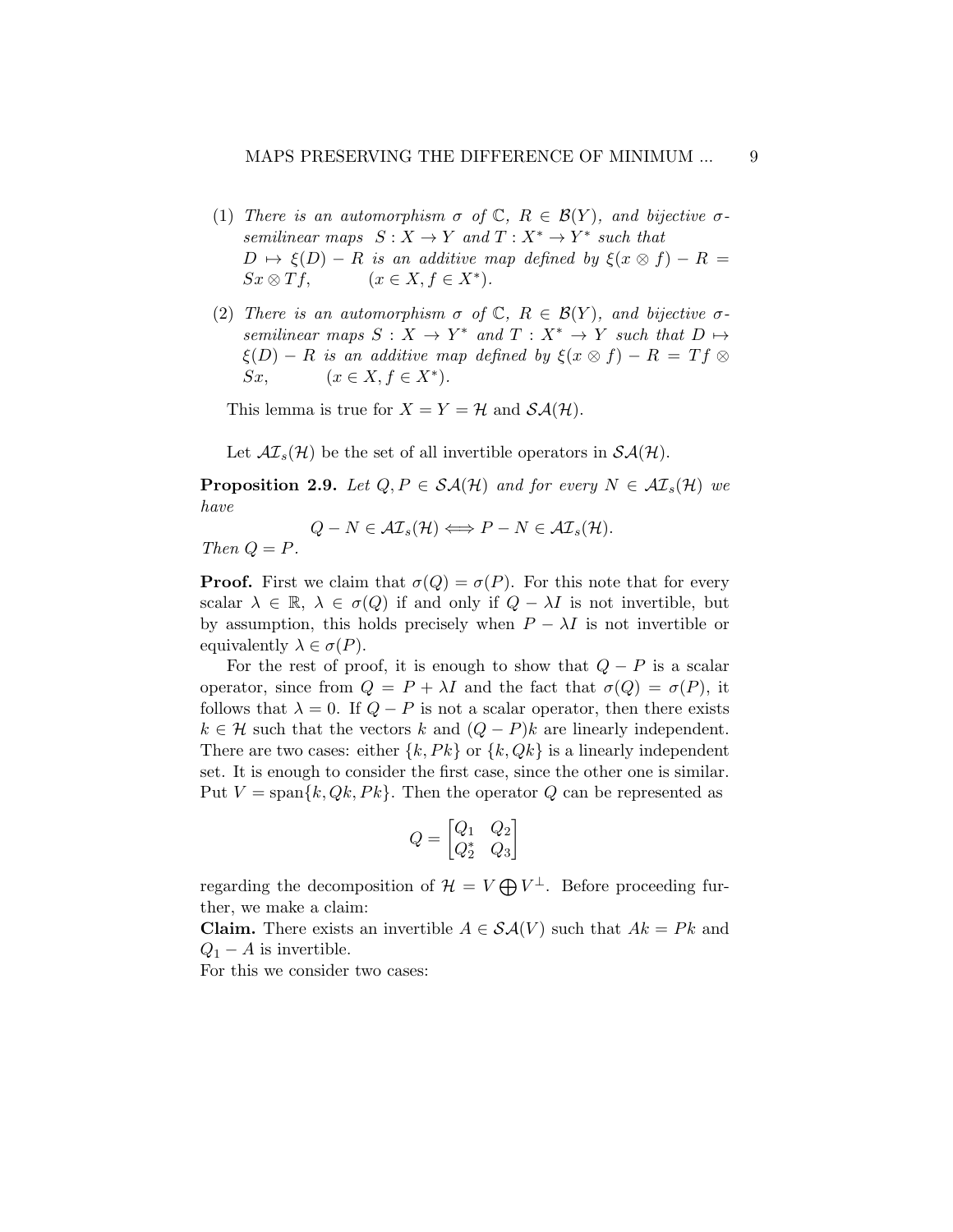Case1. Assume  $\dim(V) = 3$ . Let

$$
Q_1 = \begin{bmatrix} q_{11} & q_{12} & q_{13} \\ q_{12}^* & q_{22} & q_{23} \\ q_{13}^* & q_{23}^* & q_{33} \end{bmatrix}, A = \begin{bmatrix} a_{11} & a_{12} & a_{13} \\ a_{12}^* & a_{22} & a_{23} \\ a_{13}^* & a_{23}^* & a_{33} \end{bmatrix}
$$

be the representations of  $Q_1$  and A regarding the decomposition of  $V =$  $\{k\} \bigoplus \{Pk\} \bigoplus \{Qk\}.$  Since  $Q_1k = Q_1$  $\sqrt{ }$  $\overline{1}$ 1 0 0 1  $\vert$  =  $\sqrt{ }$  $\overline{1}$  $\overline{0}$ 0 1 1 , it follows that  $q_{11} =$  $q_{12} = 0$  and  $q_{13} = 1$ . Similarly, since  $Ak = A$  $\sqrt{ }$  $\overline{1}$ 1  $\overline{0}$  $\overline{0}$ 1  $\vert$  =  $\sqrt{ }$  $\overline{1}$  $\overline{0}$ 1  $\overline{0}$ 1 , it follows that  $a_{11} = a_{13} = 0$  and  $a_{12} = 1$ . Hence, it is enough to consider

$$
A = \begin{bmatrix} 0 & 1 & 0 \\ 1 & q_{22} - 1 & q_{23} \\ 0 & q_{23}^* & q_{33} - 1 \end{bmatrix}.
$$

Then A is invertible and satisfies  $Ak = Pk$ .

Case2. Assume dim(V) = 2. Let  $Qk = \lambda k + \mu P k$ , for  $\lambda, \mu \in \mathbb{R}$ . Since  $\{k,(P-Q)k\}$  is linearly independent,  $\mu \neq 1$ . Let

$$
Q_1 = \begin{bmatrix} q_{11} & q_{12} \\ q_{12}^* & q_{22} \end{bmatrix}, A = \begin{bmatrix} a_{11} & a_{12} \\ a_{12}^* & a_{22} \end{bmatrix}
$$

be the representations of  $Q_1$  and A regarding the decomposition of  $V =$  ${k} \bigoplus {P_k}.$  Since  $Q_1 k = Q_1 \begin{bmatrix} 1 \\ 0 \end{bmatrix}$ 0  $= \lambda k + \mu P k = \left[\lambda\right]$  $\mu$  , it follows that  $q_{11} = \lambda$  ans  $q_{12} = \mu$ . Similarly, since  $Ak = A\begin{bmatrix} 1 \\ 0 \end{bmatrix}$  $\overline{0}$  $\Big] = \Big[ \begin{smallmatrix} 0 \\ 1 \end{smallmatrix} \Big]$ 1 , it follows that  $a_{11} = 0$  and  $a_{12} = 1$ . Hence, it is enough to consider

$$
A = \begin{bmatrix} 0 & 1 \\ 1 & q_{22} \end{bmatrix}.
$$

Then since  $\mu \neq 1$ , A is invertible and satisfies  $Ak = Pk$ .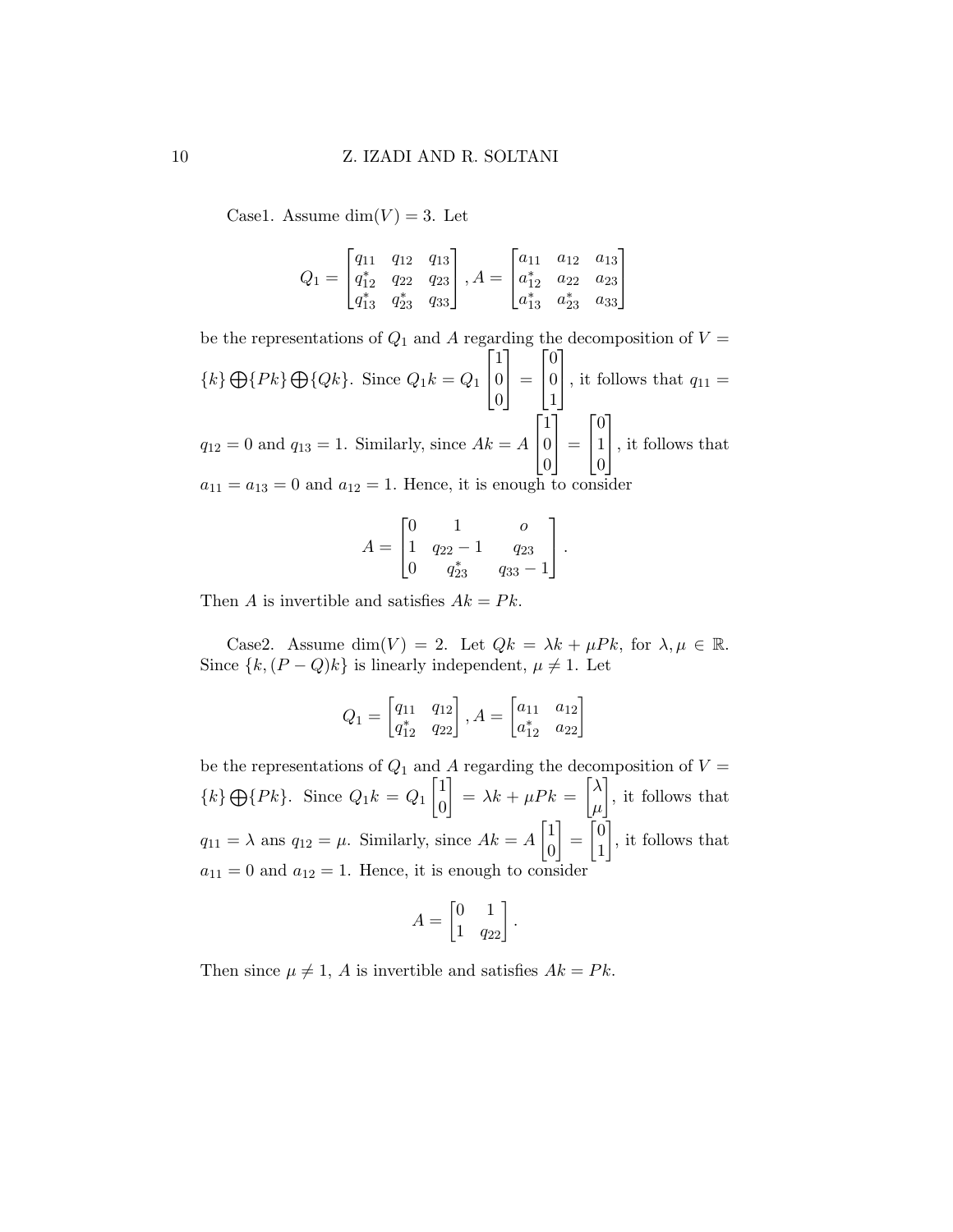Consider the operator  $N \in \mathcal{SA}(\mathcal{H})$  such that regarding the decomposition of  $\mathcal{H} = V \bigoplus V^{\perp}$  has the matrix representation

$$
N = \begin{bmatrix} A & Q_2 \\ Q_2^* & \lambda I \end{bmatrix},
$$

where  $\lambda \in \mathbb{R} \setminus \sigma(Q_3)$ . Since A and  $Q_1 - A$  are invertible, it follows from Lemma 2.6 that N and  $Q - N$  are algebraicly invertible operators. But since  $(P - N)k = 0$ , we conclude that  $P - N \notin \mathcal{AI}_s(\mathcal{H})$ , which is a contradiction.

Now, we can prove Theorem 2.5.

**Proof.**(Proof of Theorem 2.5) Assume that  $\xi$  satisfies in following relation

$$
\xi(Q) - \xi(P) \in \Delta(\mathcal{H}) \Longleftrightarrow Q - P \in \Delta(\mathcal{H})
$$

and note that  $\xi - R$  satisfies to this relation. Thus, after replacing  $\xi_1$  by  $\xi - R$ , we may assume that  $\xi_1(0) = 0$ . We do this through a few step. **Step 1.**  $\xi_1$  is bijective and preserves adjacency of operators in both directions.

Let  $Q_1, Q_2 \in \mathcal{SA}(\mathcal{H})$  be such that  $\xi_1(Q_1) = \xi_1(Q_2)$ . Then by assumption, for every operator we have

$$
Q_1 - N \in \Delta(\mathcal{H}) \iff \xi_1(Q_1) - \xi_1(N) \in \Delta(\mathcal{H})
$$
  

$$
\iff \xi_1(Q_2) - \xi_1(N) \in \Delta(\mathcal{H})
$$
  

$$
\iff Q_2 - N \in \Delta(\mathcal{H})
$$

for every  $N \in \mathcal{SA}(\mathcal{H})$ . Therefore, it follows from Proposition 2.9 that  $Q_1 = Q_2$  and consequently  $\xi_1$  is injective. It is also bijective because it is supposed to be surjective.

Now, let  $A, B \in \mathcal{SA}(\mathcal{H})$  be such that  $A - B$  has rank one. Then by Lemma 2.6 it follows that there exists  $R \in \mathcal{SA}(\mathcal{H}) \setminus \{A, B\}$  such that  $R - B \in \Delta(\mathcal{H})$  and for every  $P \in \mathcal{SA}(\mathcal{H})$ , the relations  $P - R \in \Delta(\mathcal{H})$ and  $P - B \in \Delta(\mathcal{H})$  yield that  $P - A \in \Delta(\mathcal{H})$ . As  $\xi_1$  is injective, we get  $\xi_1(R) \in \mathcal{SA}(\mathcal{H}) \setminus {\{\xi_1(A),\xi_1(B)\}}$ . By assumption  $\xi_1(R) - \xi_1(B) \in \Delta(\mathcal{H})$ . Suppose  $Q \in \mathcal{SA}(\mathcal{H})$  such that  $Q - \xi_1(R) \in \Delta(\mathcal{H})$  and  $Q - \xi_1(B) \in$  $\Delta(\mathcal{H})$ . There exists  $P \in \mathcal{SA}(\mathcal{H})$  that  $\xi_1(P) = Q$ , as  $\xi_1$  is surjective.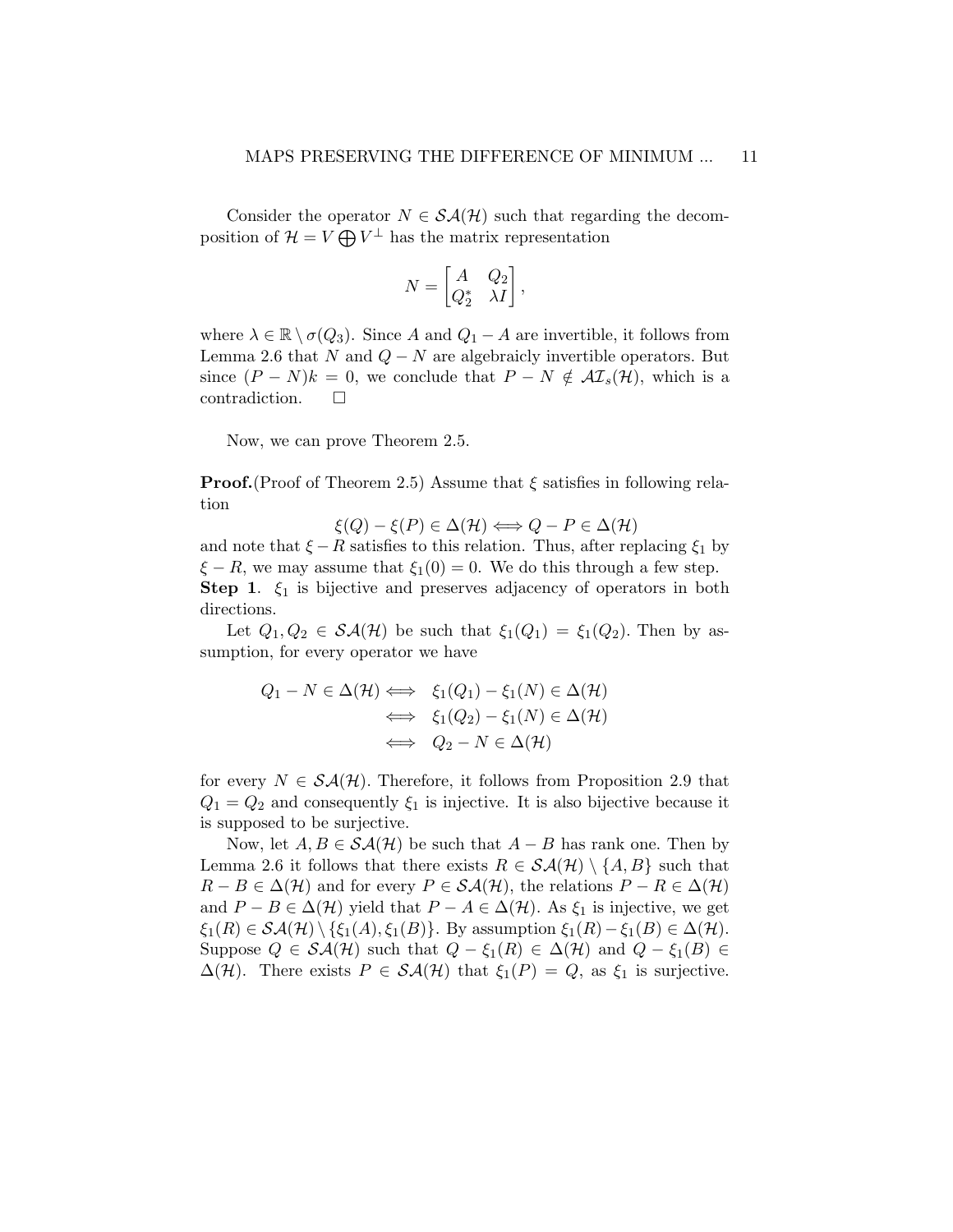Thus  $\xi_1(P) - \xi_1(R) \in \Delta(\mathcal{H})$  and  $\xi_1(P) - \xi_1(B) \in \Delta(\mathcal{H})$ , which implies  $P - R \in \Delta(\mathcal{H})$  and  $P - B \in \Delta(\mathcal{H})$ . Hence, we have  $P - A \in \Delta(\mathcal{H})$  and consequently  $Q - \xi_1(A) \in \Delta(\mathcal{H})$ . Now applying Lemma 2.6 it follows that  $\xi_1(A) - \xi_1(B)$  has rank one. On the other hand, as  $\xi_1$  is bijective and  $\xi_1^{-1}$  satisfies the same properties as  $\xi_1$ , it follows that  $\xi_1$  preserves adjacency in both directions.

**Step 2.**  $\xi_1$  maps rank one operators onto rank one operators and maps  $FS(\mathcal{H})$  onto itself.

Let F be a rank one operators in  $\mathcal{SA}(\mathcal{H})$ . Then F is adjacent to 0. By step 1,  $\xi_1(F)$  is adjacent to  $\xi_1(0) = 0$ . Hence  $\xi_1(F)$  is a rank one operator. On the other hand as every rank 2 operator is adjacent to a rank one operator, hence, if  $\text{rank}(E) = 2$ , then  $\text{rank}(\xi_1(E)) < \infty$ . Similarly, it follows that  $\xi_1$  maps  $\mathcal{FS}(\mathcal{H})$  onto itself.

Step 3.  $\xi_1$  preserves projections of rank one and there exists either a bijective linear or conjugate-linear operator  $A: \mathcal{H} \to \mathcal{H}$  such that for every  $P \in \mathcal{FS}(\mathcal{H})$ 

$$
\xi_1(P) = \lambda A P A^*.
$$

As  $\xi_1$ :  $\mathcal{FS}(\mathcal{H}) \to \mathcal{FS}(\mathcal{H})$  preserves adjacency and satisfies  $\xi_1(0) = 0$ , it follows [22, Theorem 2.1] that either

- There exists a rank one operator  $R \in \mathcal{SA}(\mathcal{H})$  such that the range of  $\xi_1$  is contained in the linear span of R; or
- There exists an injective linear or conjugate-linear map  $A: \mathcal{H} \to \mathcal{H}$ such that

$$
\xi_1(\sum_{j=1}^k n_j y_j \otimes y_j) = \sum_{j=1}^k n_j A(y_j \otimes y_j) A^*
$$

for every  $\sum_{j=1}^{k} n_j y_j \otimes y_j \in \mathcal{FS}(\mathcal{H});$  or

• There exists an injective linear or conjugate-linear map  $A: \mathcal{H} \to \mathcal{H}$ such that

$$
\xi_1(\sum_{j=1}^k n_j y_j \otimes y_j) = -\sum_{j=1}^k n_j A(y_j \otimes y_j) A^*
$$

for every  $\sum_{j=1}^{k} n_j y_j \otimes y_j \in \mathcal{FS}(\mathcal{H})$ .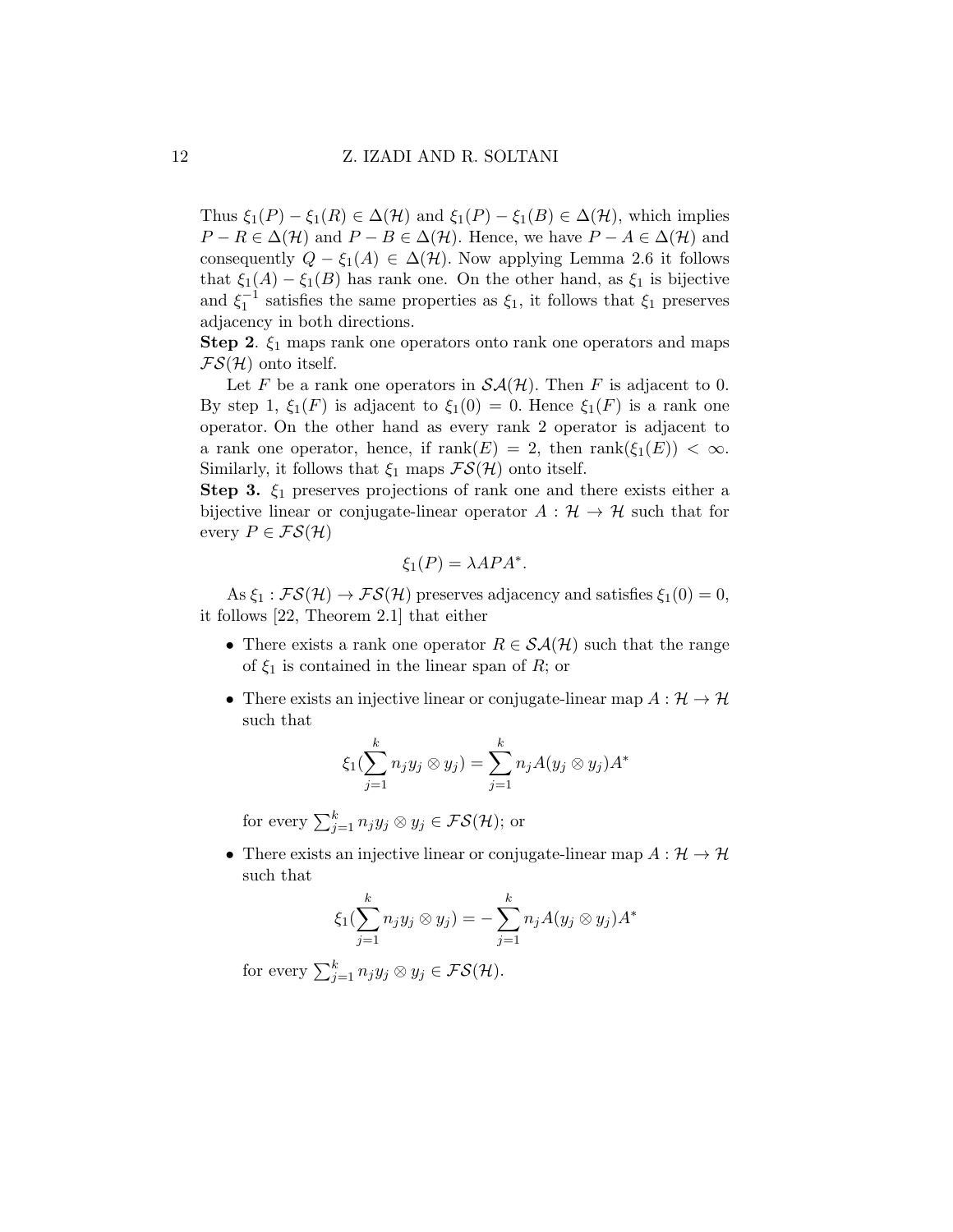As  $\xi_1$  is bijective, the first case does<br>not happen. Since both  $\xi_1$  and  $\xi_1^{-1}$ have the same properties, from above discussion it follows that there exists either an invertible linear or conjugate-linear operator  $A: \mathcal{H} \to \mathcal{H}$ such that for every  $P \in \mathcal{FS}(\mathcal{H})$ 

$$
\xi_1(P) = \lambda A P A^*,
$$

where  $\lambda \in \{-1,1\}$ . Replacing  $\xi_1$  by  $P \longmapsto (\xi_1(I))^{-\frac{1}{2}}(\xi_1(P))(\xi_1(I))^{-\frac{1}{2}}$ , we may assume without loss of generality that  $\xi_1$  is unital, that is,  $\xi_1(I) = I$ . Note that for an arbitrary unit vector  $f \in \mathcal{H}$ ,  $I - f \otimes f \in$  $\Delta(H)$ . Hence, by assumption we should have

$$
\xi_1(I) - \xi_1(f \otimes f) = I - \lambda Af \otimes Af \in \Delta(\mathcal{H}).
$$

But this happens precisely when  $\lambda = 1$ . Now, consider an arbitrary vector  $b \in \mathcal{H}$ . Then

$$
\langle b, b \rangle = 1 \iff I - b \otimes b \in \Delta(\mathcal{H})
$$
  

$$
\iff I - Ab \otimes bA^* \in \Delta(\mathcal{H})
$$
  

$$
\iff \langle Ab, Ab \rangle = 1.
$$

Hence  $\xi_1$  preserves projections of rank one.

By replacing  $\xi_1$  with  $\xi_2 = A^* \xi_1 A$ , in the sequel we may assume  $\xi_2(F) = F$ , for every  $F \in \mathcal{FS}(\mathcal{H})$ .

**Step 4.**  $\xi_2$  preserves the difference of  $\mathcal{AI}_s(\mathcal{H})$  in both directions, that is, for every  $Q, P \in \mathcal{SA}(\mathcal{H})$ 

$$
Q - P \in \mathcal{AI}_s(\mathcal{H}) \Longleftrightarrow \xi_2(Q) - \xi_2(P) \in \mathcal{AI}_s(\mathcal{H}).
$$

Let  $Q, P \in \mathcal{SA}(\mathcal{H})$  be such that  $Q - P \in \mathcal{AI}_s(\mathcal{H})$ . Then for some unit vectors  $b \in \mathcal{H}$ , we have

$$
\langle b, (Q - P)^{-1}b \rangle = 1.
$$

Set  $F = b \otimes b$ . It follows that  $(Q - P) - F$  is not invertible. Hence  $Q - (P + F) \in \Delta(\mathcal{H})$  which implies  $\xi_2(Q) - \xi_2(P + F) \in \Delta(\mathcal{H})$ . On the other hand, since  $(P+F) - P$  is rank one then so is  $\xi_2(P+F) - \xi_2(P)$ . Therefore, since

$$
\xi_2(Q) - \xi_2(P) = \xi_2(Q) - \xi_2(P + F) + (\xi_2(P + F) - \xi_2(P)),
$$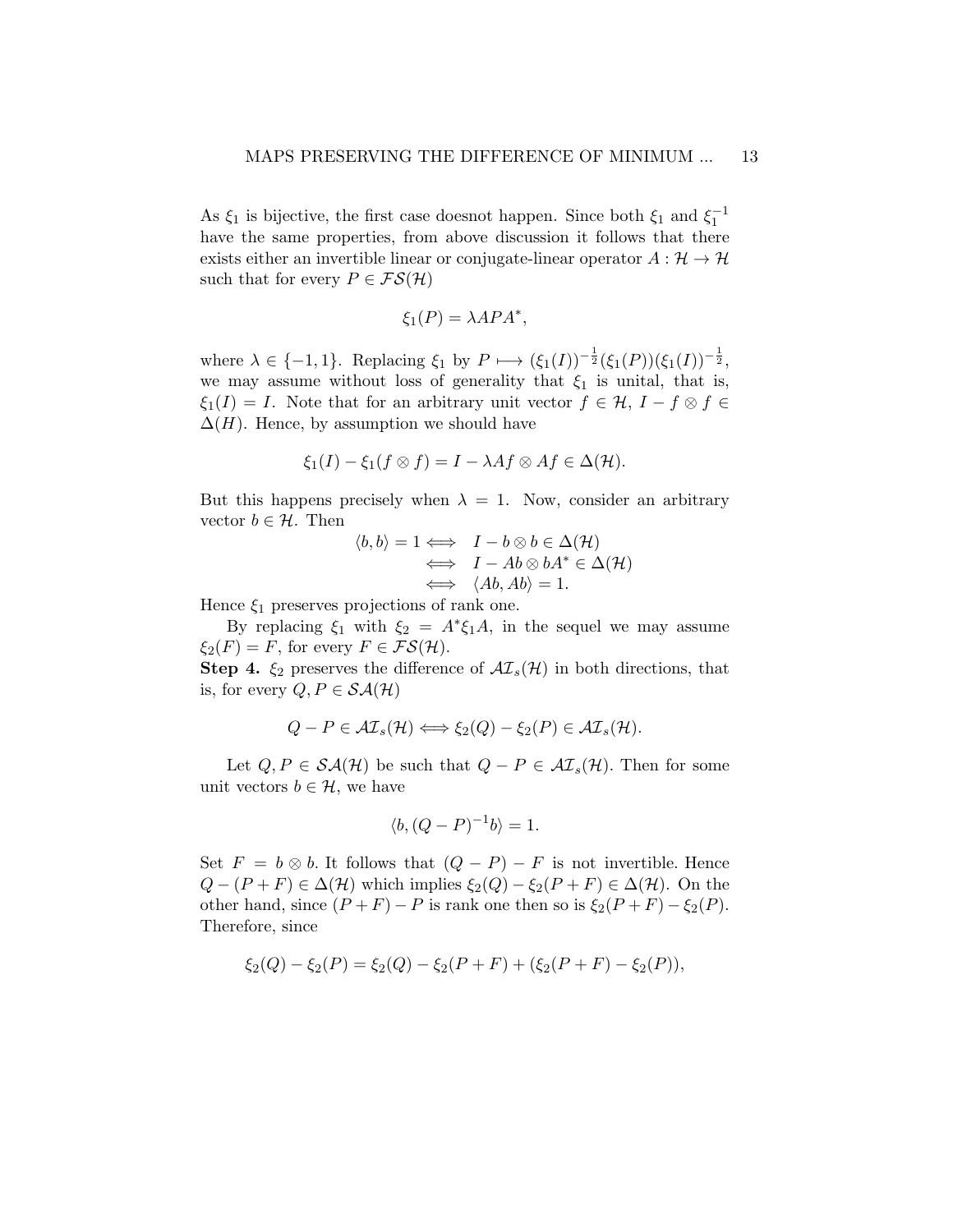it follows that  $\xi_2(Q) - \xi_2(P) \in \mathcal{A}_s(\mathcal{H})$ . But since by assumption  $Q - P$ is invertible,  $Q - P \notin \Delta(\mathcal{H})$ , which implies  $\xi_2(Q) - \xi_2(P) \notin \Delta(\mathcal{H})$ . So  $\xi_2(Q) - \xi_2(P) \in \mathcal{AI}_s(\mathcal{H})$ . Similarly, let  $Q, P \in \mathcal{SA}(\mathcal{H})$  be such that  $\xi_2(Q) - \xi_2(P) \in \mathcal{AI}_s(\mathcal{H})$ . Since  $\xi_2^{-1}$  satisfies the same properties as  $\xi_2$ , we conclude  $Q - P \in \mathcal{AI}_s(\mathcal{H})$ .

**Step 5.**  $\xi_2(P) = P$  for every  $P \in \mathcal{AI}_s(\mathcal{H})$ .

Let  $P \in \mathcal{AI}_s(\mathcal{H})$ . Since  $P - 0 \in \mathcal{AI}_s(\mathcal{H})$ , it follows from step 4 that  $\xi_2(P) = \xi_2(P) - \xi_2(0) \in \mathcal{AI}_s(\mathcal{H})$ . If  $\xi_2(P) \neq P$ , then there exists a unit vector  $e \in \mathcal{H}$  such that  $P^{-1}e \neq \xi_2(P)^{-1}e$ ,  $\langle e, P^{-1}e \rangle =$ 1 while  $\langle e, \xi_2(P)^{-1}e \rangle \neq 1$ . It shows that  $P - e \otimes e \notin \mathcal{AI}_s(\mathcal{H})$  but  $\xi_2(P)-e\otimes e=\xi_2(P)-\xi_2(e\otimes e)\in \mathcal{AI}_s(\mathcal{H})$ , there appears a contradiction. This contradiction shows that  $\xi_2(P) = P$ . **Step 6.**  $\xi_2(P) = P$  for every  $P \in \Delta(\mathcal{H})$ .

Let  $P \in \Delta(\mathcal{H})$ . Then  $\xi_2(P) = \xi_2(P) - \xi_2(0) \in \Delta(\mathcal{H})$ . For every  $N \in \mathcal{AI}_s(\mathcal{H})$ , from step 5 we have  $\xi_2(N) = N$  and

$$
P - N \in \mathcal{AI}_s(\mathcal{H}) \Longleftrightarrow \xi_2(P) - N \in \mathcal{AI}_s(\mathcal{H}).
$$

Hence, from Proposition 2.9 it follows that  $\xi_2(P) = P$ . **Step 7.**  $\xi_2(P) = P$  for every  $P \in \mathcal{SA}(\mathcal{H})$ .

 $\xi_2 |_{\Delta(\mathcal{H})}$  is additive, then the desired result follows from step 6. Let  $P_1, P_2 \in \Delta(\mathcal{H})$  be fixed and consider the map  $\xi : \mathcal{SA}(\mathcal{H}) \to \mathcal{SA}(\mathcal{H})$ that for every  $P \in \mathcal{SA}(\mathcal{H})$  is defined by

$$
\xi(P) := \xi_2(P + P_2) - P_2.
$$

Then it follows from previous steps that  $\xi$  is bijective, preserves the difference of  $\Delta(\mathcal{H})$  in both directions,  $\xi(I) = I$  and  $\xi(F) = F$  for all finite rank operator  $F \in \mathcal{SA}(\mathcal{H})$ . Hence, for every  $P \in \Delta(\mathcal{H}), \xi(P) = P$ . In particular, we have

$$
P_1 = \xi(P_1) = \xi_2(P_1 + P_2) - P_2,
$$

that follows  $\xi_2(P_1 + P_2) = P_1 + P_2$ . Hence  $\xi_2 |_{\Delta(\mathcal{H})}$  is additive.

From step 7, it follows that for every  $P \in \mathcal{SA}(\mathcal{H}), \xi_2(P) = P$ . But from this we get

$$
P = \xi_2(P) = A^* \xi_1(P) A = A^* (\xi(P) - R) A.
$$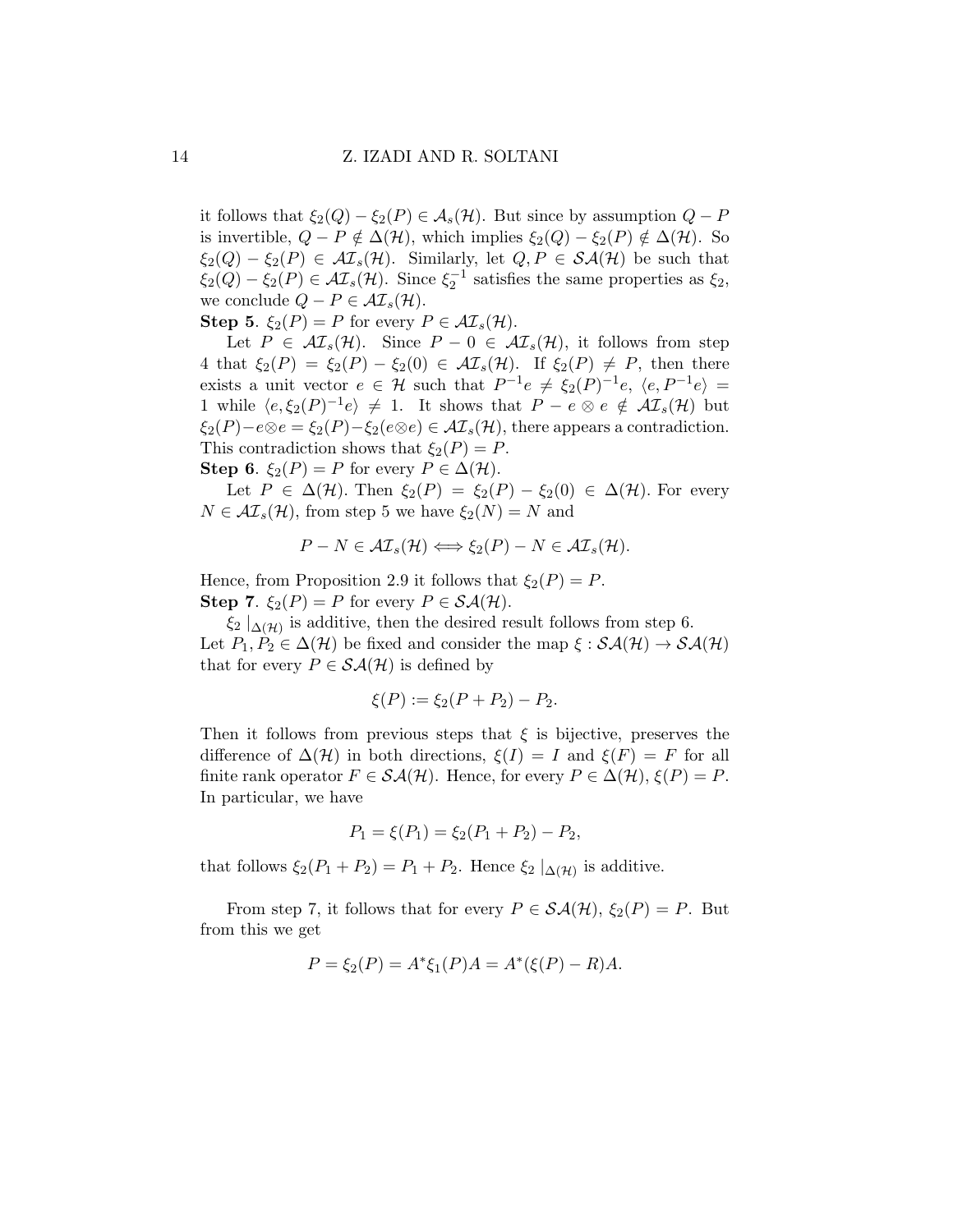Hence for every  $P \in \mathcal{SA}(\mathcal{H})$ 

$$
\xi(P) = APA^* + R,
$$

which is the desired result and finishes the proof.  $\Box$ 

**Proof.** (Proof of Theorem 2.4) Assume that  $\xi$  is a map satisfying

$$
\nu(\xi(Q) - \xi(P)) = \nu(Q - P),
$$

for all  $Q, P \in \mathcal{SA}(\mathcal{H})$ , and note that  $\xi$  is a bijective map satisfying (8), so  $\xi$  is of the form

$$
\xi(P) = APA^* + R,
$$

for all operators  $P \in \mathcal{SA}(\mathcal{H})$ . So we have

$$
\nu(AQA^* + R - APA^* - R) = \nu(Q - P) \Longrightarrow \nu(A(Q - P)A^*) = \nu(Q - P),
$$

and since  $\nu$  is  $\rho$  or  $\tau$ , by Lemma 2.2 there is an unitary operator  $E: \mathcal{H} \to \mathcal{H}$  and scalar  $\lambda$  such that  $A = \lambda E$  and  $|\lambda \lambda^*| = 1$ . Thus

$$
\xi(P) = \lambda EP(\lambda E)^* + R,
$$
  

$$
\xi(P) = EPE^* + R. \quad \Box
$$

so we have

$$
\xi(P) = EPE^+ + R.
$$

### References

- [1] B. Aupetit, A Primer on Spectral Theory, Springer-Verlag, New York, (1991).
- [2] B. Aupetit, Propriétés Spectrales des Algebres de Banach, Lecture Notes in Mathematics, Springer-Verlag, (1979).
- [3] B. Aupetit, Spectrum-preserving linear mappings between Banach algebras or Jordan-Banach algebras, Journal of the London Mathematical Society, 62(3) (2000), 917- 924.
- [4] B. Aupetit and H. du Mouton, Spectrum preserving linear mappings in Banach algebras, Studia Mathematica, 109 (1994), 91-100.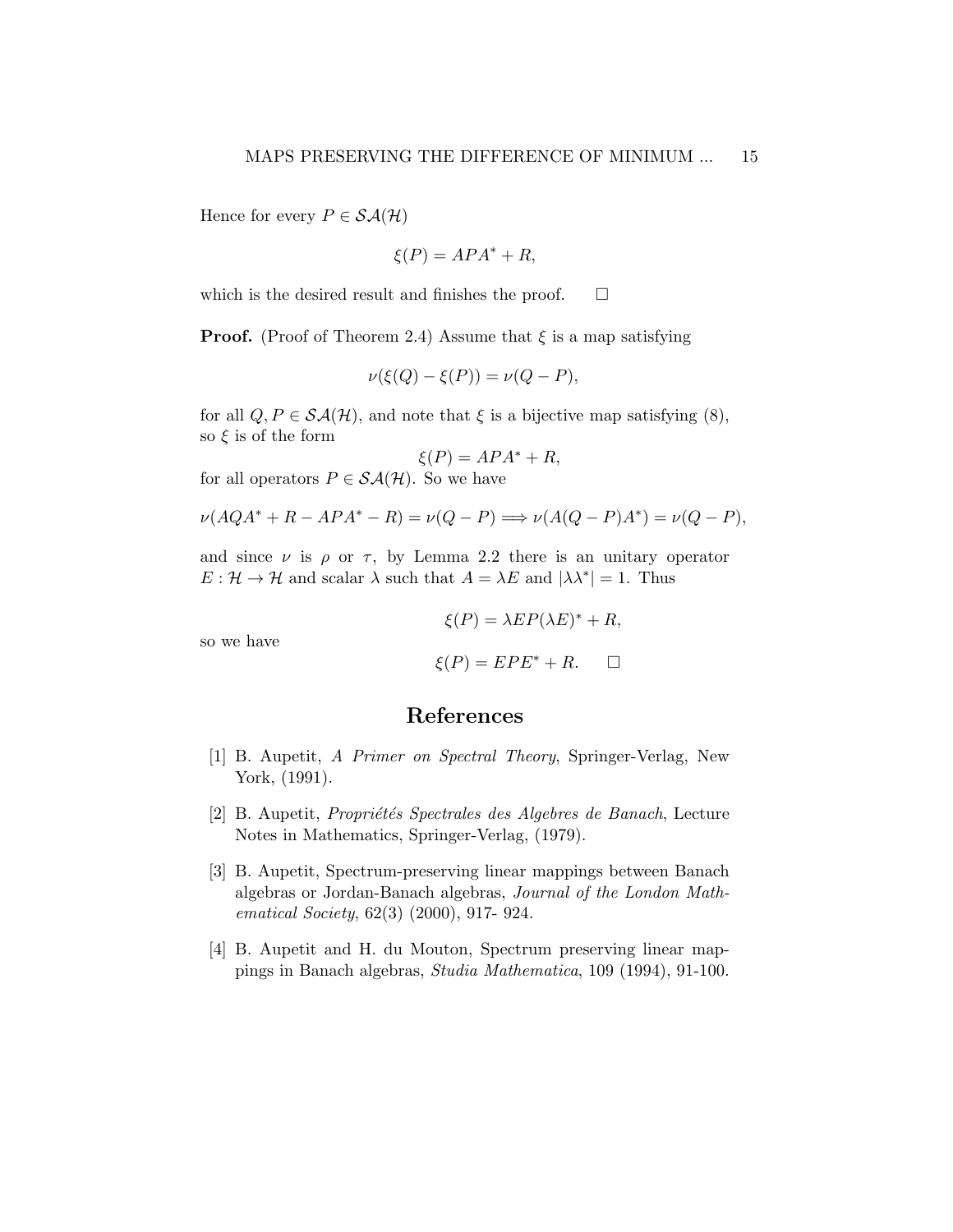- [5] R. Bhatia, P. Semrl and A. Sourour, Maps on matrices that preserve the spectral radius distance, Studia Mathematica, 134(2) (1999), 99- 110.
- [6] A. Bourhim, Additive maps preserving the reduced minimum modulus of Banach space operators, *Journal of Operator Theory*,  $67(1)$ (2012), 279-288.
- [7] A. Bourhim and M. Burgos, Linear maps preserving the minimum modulus, Operators and Matrices,  $4(2)$  (2010), 245-256.
- [8] A. Bourhim, M. Burgos and V. Shulman, Linear maps preserving the minimum and reduced minimum moduli, Journal of Functional Analysis, 258(1) (2010), 50-66.
- [9] A. Bourhim and J.Mashreghi, A survey on preservers of spectra and local spectra, in book: Invariant Subspaces of the Shift Operator, American Mathematical Society, (2015).
- [10] A. Bourhim, J. Mashreghi and A. Stepanyan, Non-linear maps preserving the minimum and surjectivity moduli, *Linear Algebra and* its Applications, 463 (2014), 171-189.
- [11] M. Bresar, A. Fosner and P. Semrl, A note on invertibility preservers on Banach algebras, Proceedings of the American Mathematical So $ciety, 131(12)$  (2003), 3833-3837.
- [12] M. Bresar and P. Semrl, Linear maps preserving the spectral radius, Journal of Functional Analysis, 142(2) (1996), 360-368.
- [13] C. Costara, Surjective maps on matrices preserving the local spectral radius distance, Linear and Multilinear Algebra, 62(7) (2014), 988-994.
- [14] C. Costara and D. Repovs, Non-linear mappings preserving at least one eigenvalue, Studia Mathematica, 200(1) (2010), 79-89.
- [15] H. Havlicek and P. Semrl, From geometry to invertibility preservers, Studia Mathematica, 174(1) (2006), 99-109.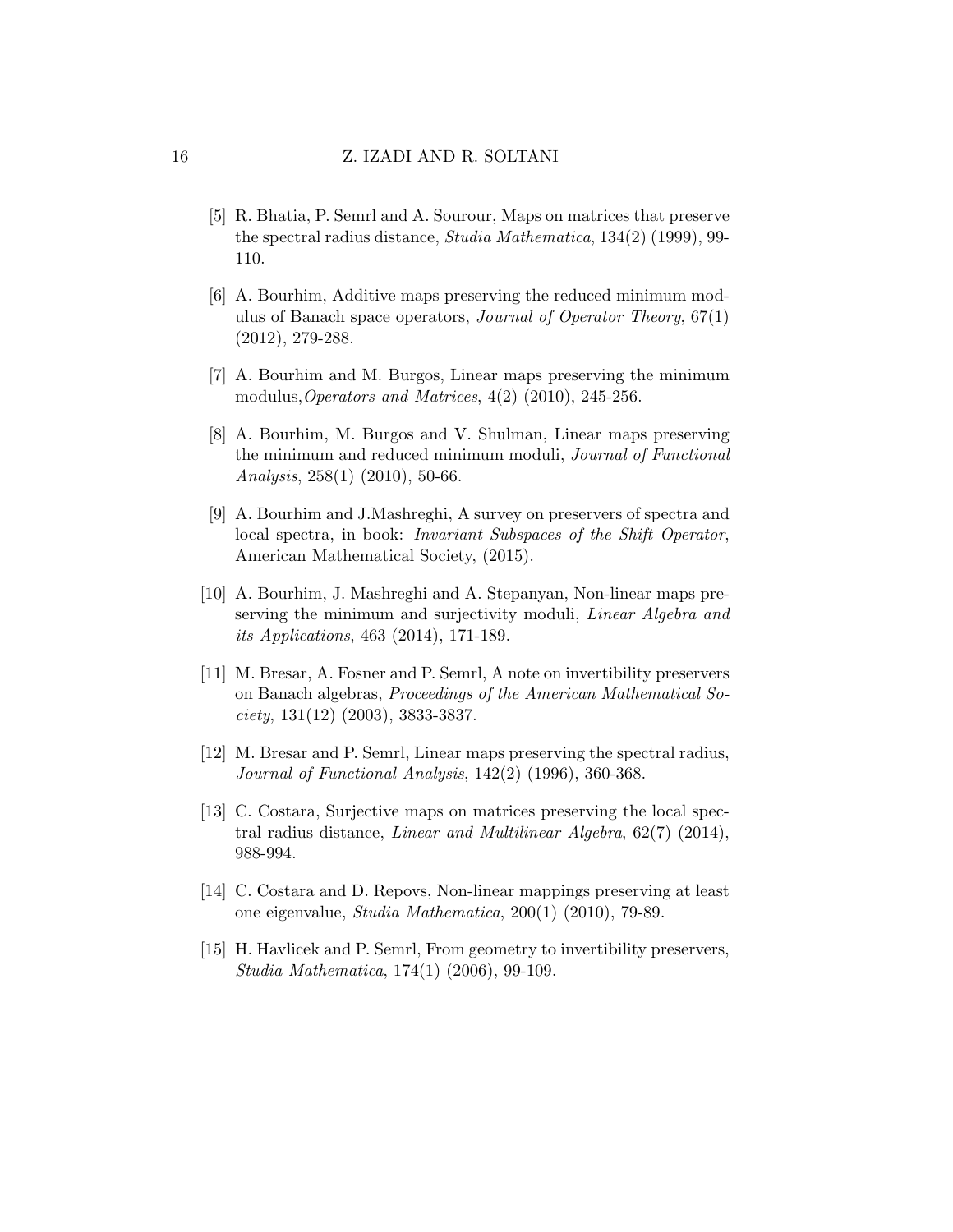- [16] J. Hou and L. Huang, Characterizing isomorphisms in terms of completely preserving invertibility or spectrum, Journal of Mathematical Analysis and Applications, 359 (2009), 81-87.
- [17] A. A. Jafarian and A. R. Sourour, Spectrum-preserving linear maps, Journal of Functional Analysis, 66(2) (1986), 255-261.
- [18] J. Mashreghi and A. Stepanyan, Non-linear maps preserving the reduced minimum modulus of operators, Linear Algebra and its Applications, 493 (2016), 426-432.
- [19] L. Molnar, Selected Preserver Problems on Algebraic Structures of Linear Operators and on Function Spaces, Springer-Verlag, Berlin, (2007).
- [20] M. Oudghiri and K. Souilah, Non-linear maps preserving singular algebraic operators, Proyecciones Journal of Mathematics, 35(3) (2016), 301-316.
- [21] T. Petek and P. Semrl, Adjacency preserving maps on matrices and operators, Proceedings of the Royal Society of Edinburgh : Section A Mathematics, 132 (2002), 661-684.
- [22] P. Semrl, Symmetries on bounded observables: a unified approach based on adjacency preserving maps, Integr. Equ. Oper. Theory 72 (2012), 7-66.
- [23] H. Skhiri, Linear maps preserving the minimum and surjectivity moduli of Hilbert space operators, Journal of Mathematical Analysis and Applications, 358(2) (2009), 320-326.

### Zynab Izadi

Phd student of Mathematics Department of Mathematics Payame Noor University (PNU) P. O. Box 19395-4697, Tehran, Iran E-mail: zynab−izadi@pnu.ac.ir

### Rahmat Soltani

Assistant Professor of Mathematics